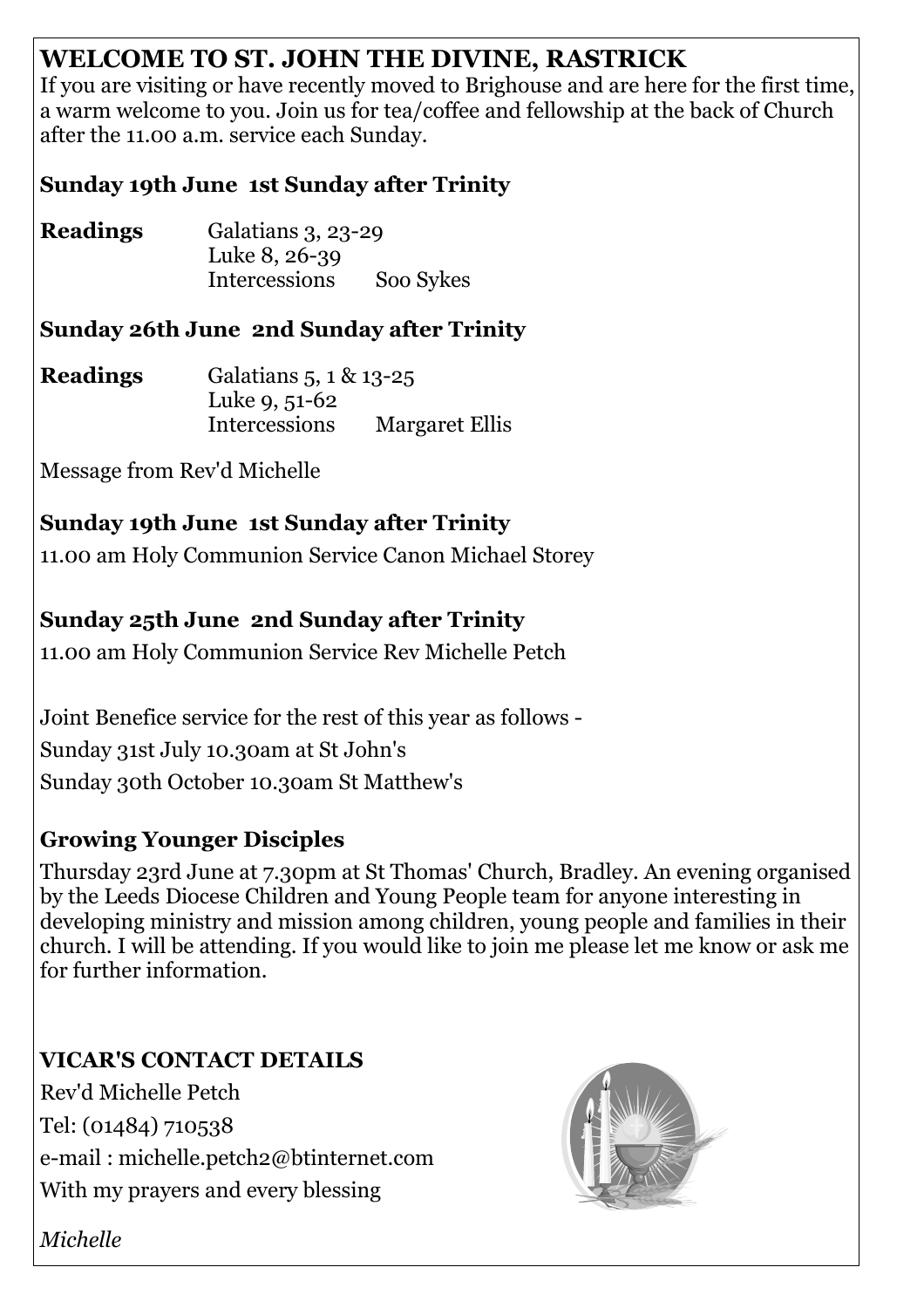### **COLLECT** God of truth,

help us to keep your law of love and to walk in ways of wisdom, that we may find true life in Jesus Christ your Son.

Amen

.

**WE PRAY FOR** the parishes of St John and St Matthew, for all who live and work in Rastrick, and those who travel through. This week we particularly ask your blessings for the residents of Chapel Croft, Ward Court, residents and carers in our residential homes and the staff and children at Woodhouse School.

**WE PRAY FOR** the recently departed. Grant them peace and rest. Be close to those who mourn and give them comfort of human affection and strength to continue in their own lives.

**WE PRAY FOR YOUR HEALING LOVE** be at work in each one of these we name, according to their need: Sheila Biggins and Keith Redfearn.

**ECO CHURCH - THE JOURNEY TO CARBON ZERO** Our Diocese has stated its aim that our churches should be carbon neutral by 2030! David James has submitted a grant application which, should it be successful, will take us a long way towards this objective. Energy-efficient LED lighting will reduce our electricity consumption in church to almost one third of current usage, and solar panels will then generate an amount of energy greater than what we use. Some of this energy will be stored in a a battery to 'spend' when we're using the church; the remainder will be fed into the national grid.

'Aha!' you may say, 'so we can become an electricity supplier ourselves!' Not so, I'm afraid - we don't get paid much for what we feed in, so we'll still have to buy the electricity we consume after using what's in the battery. The Diocese are providing guidance on switching to 100% renewable electricity. Why is this important? It sends a clear message to the industry that we won't put up with new coal-fired or gas-fired power stations; the UK must fast-track its acceleration towards carbon-free generation.

What about our gas usage? that's a biggee...for later!

Oh...and on our holiday I discovered a moving passage written by a restless young French man who had a passion for saving creation, and how he came to a place of peace. I featured it [in this blogpost.](https://johnhearsonwrites.com/2022/05/23/to-be-a-pilgrim/)

#### **RUCKSACK CLUB FULL DAY WALK** - 25th June

**Leaders** - Keith Hellewell and David Pitts .

**Area -** Appletreewick Pastures. This is a pleasant six mile walk with sweeping views over Burnsall Fell and Barden Moor with an elevated view of the iconic Simon's Seat. Leave church - 9.30 am.

**Parking** - Burnsall pay and display car park or on street. .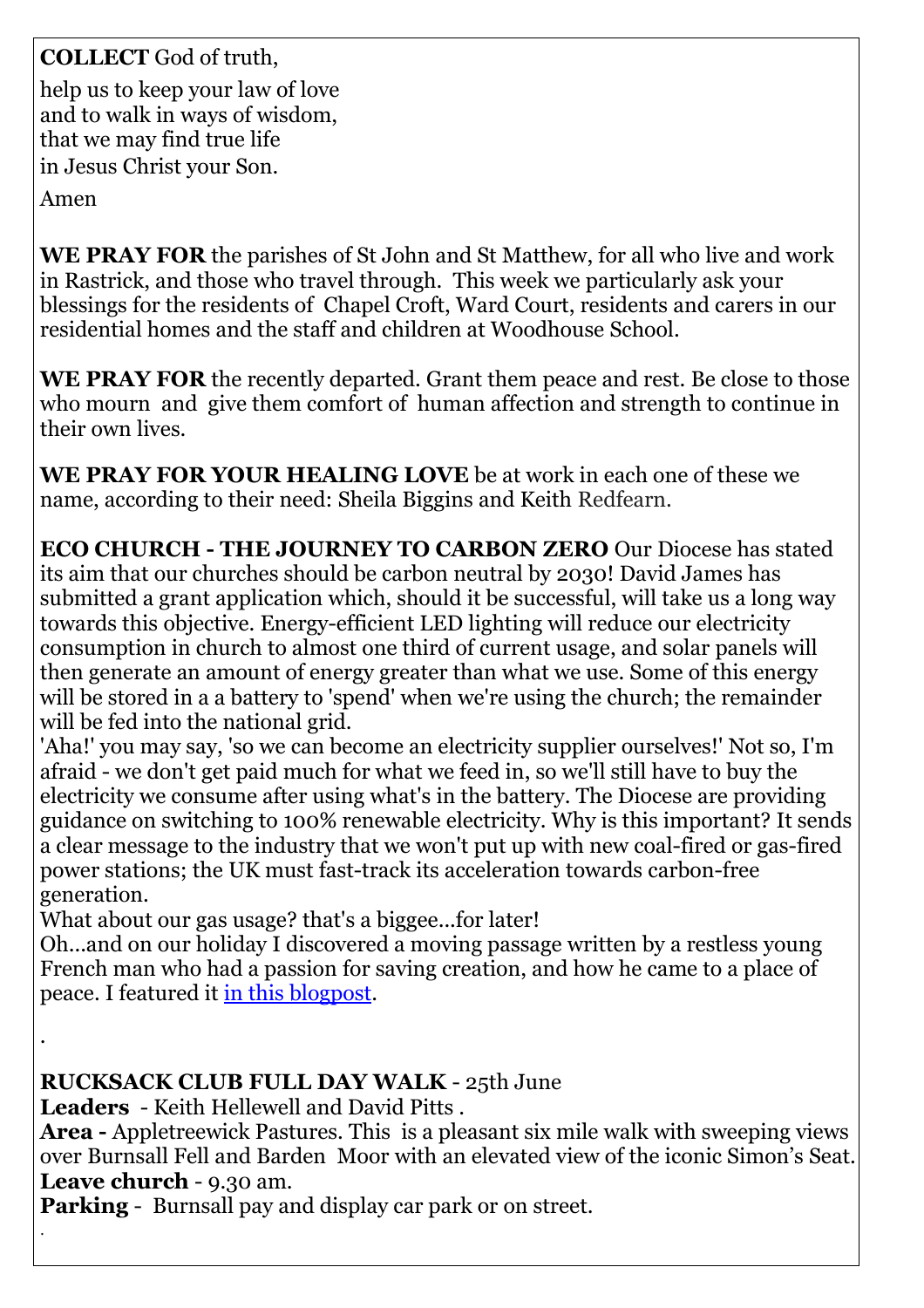**GRAHAM KENNEDY HOSTS AN INFORMATION SESSION ABOUT THE INNER WORKING OF THE ORGAN Thursday 30th June.** Do you remember Graham's impromptu comments at the 'Organist Entertains' evening? He thought it would be a good idea to show you what the organ is actually like behind the comparatively small bit you see from the church, and to take you (through the magic of modern technology) INSIDE our organ, to show you how it works and to explain what will be done to it. This is not a fundraising event, but simply for your information, but it should be very interesting and Graham is spending a lot of time with photos of the inside, putting his session together. Join him in the Conference Centre on Thursday 30th June at 7:30, but please get a (free) ticket so that we know how many are coming. We have tickets for 30 places. Drinks will be available - paid for by donation.



**FLOWERS IN CHURCH** We would like to THANK the following people for donating to the flower fund to celebrate or commemorate an special personal memory or event These names would previously have been published in the monthly Magazine. Canon Michael Storey; Cynthia and Trevor Jagger; Rev Michelle Petch; Wednesday Nighters. Apologies if anyone else has donated without signing on the yellow sheet which is on the notice board in church. Barbara Rukin